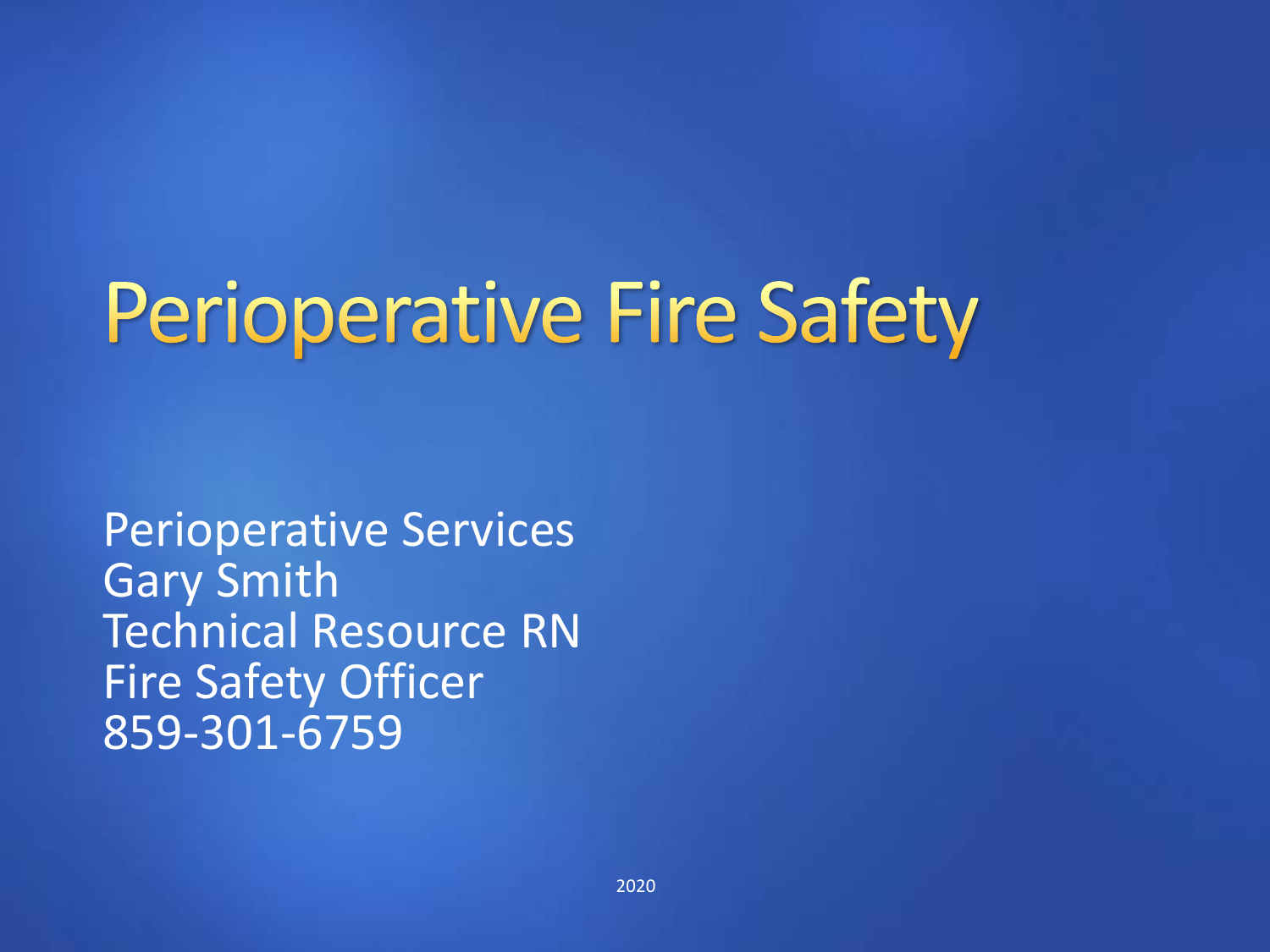# **Objectives**

- **Describe methods for reducing fire risks in** the perioperative environment
- **Describe appropriate actions to take in the** event of a fire
- **Review evacuation routes and location of fire** extinguishers in the department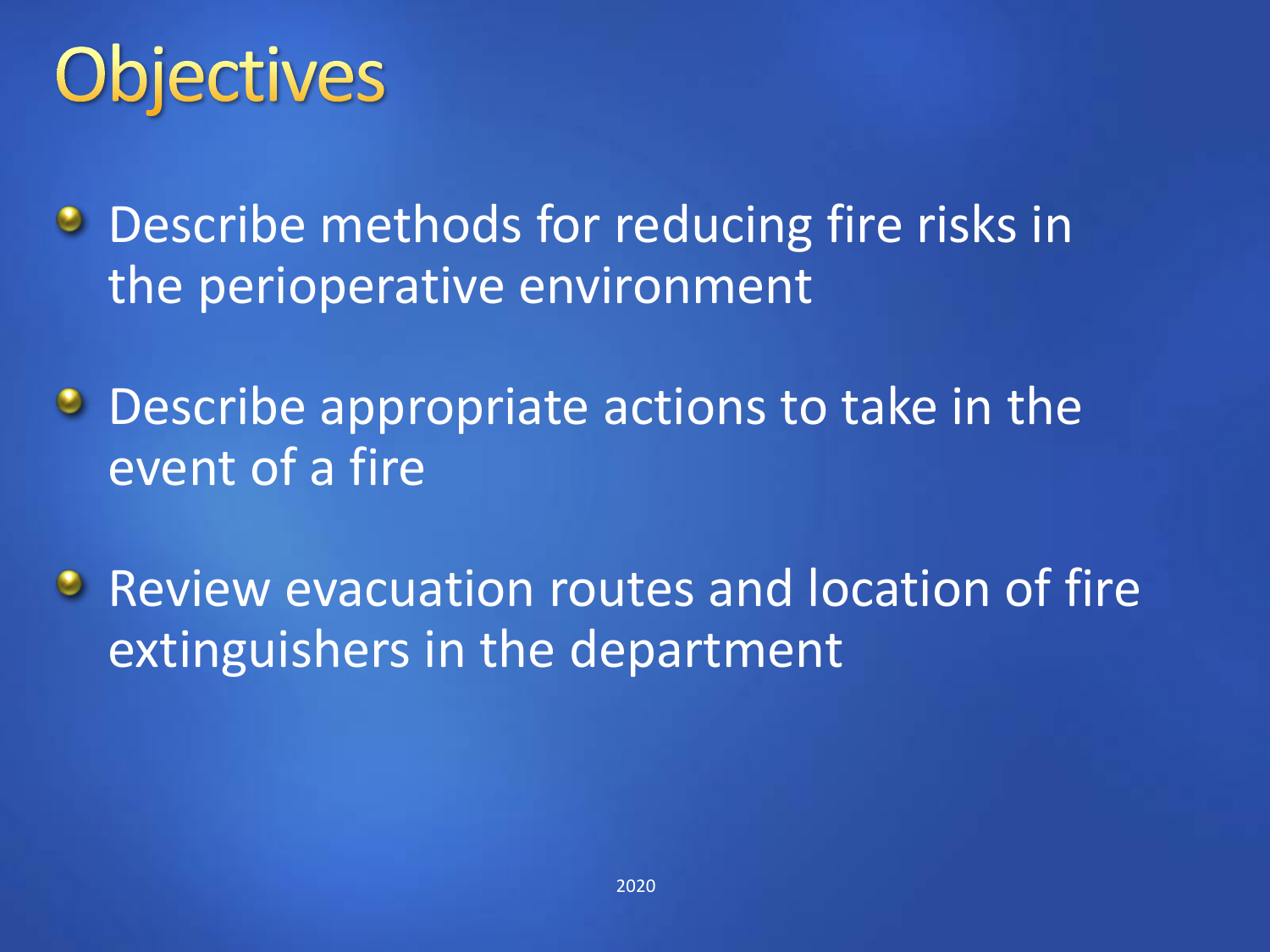#### **Fire Statistics**

**U** Most recent U.S. Fire Administration findings related to annual medical facility fires:

5,000 fires in medical facilities 650 fires in the Operating Room • 0 deaths from 2014-2015 32 fires due to bovie/cautery 11 due to lasers



**Consequences are significant and almost** completely preventable with proper attention to fire safety strategies.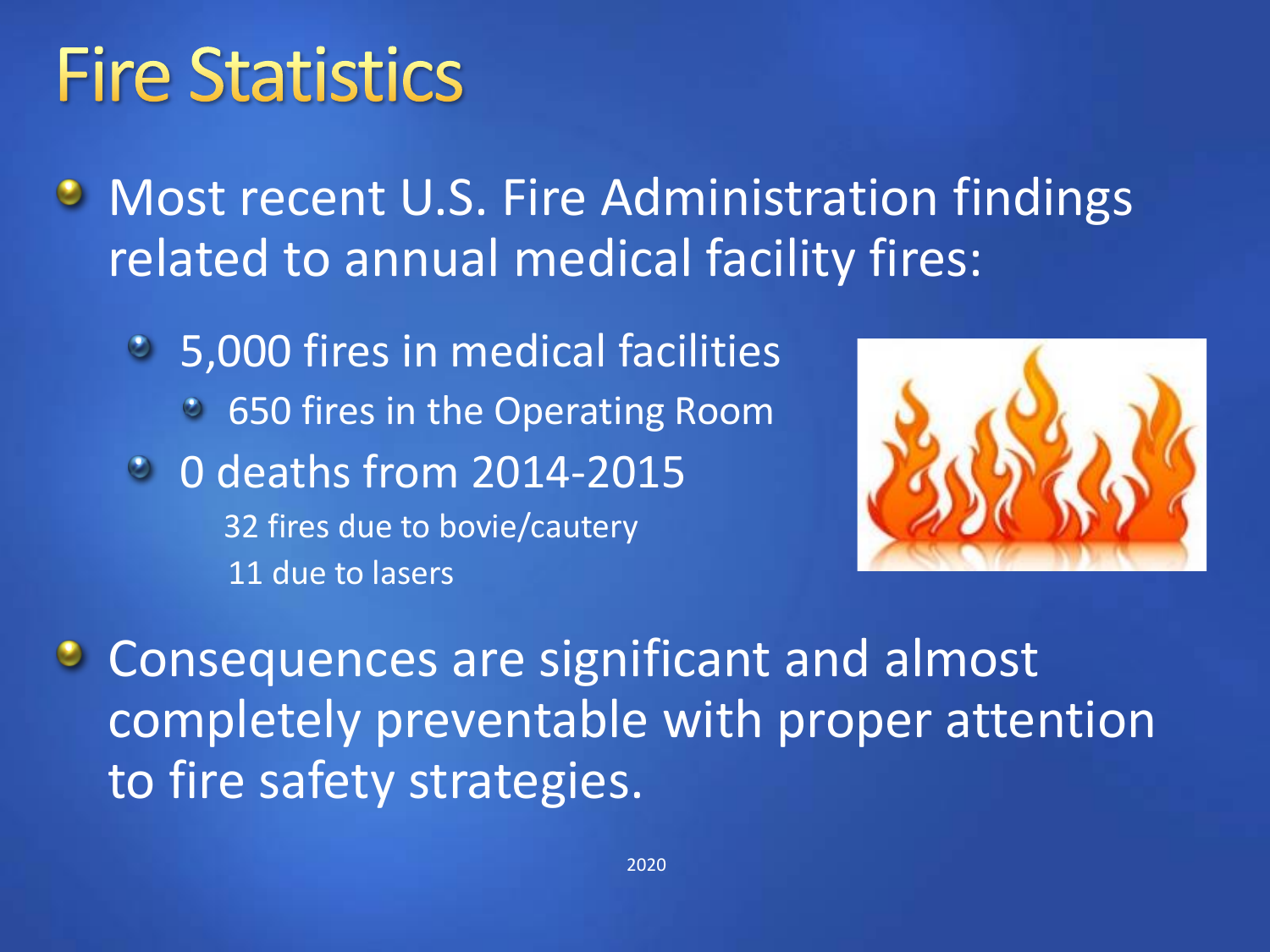# The Fire Triangle

- To prevent a fire... keep the components of the fire triangle separated
- **If any one of these** elements is missing, a fire cannot start
	- **Ignition source**
	- **Oxidizer**
	- Fuel

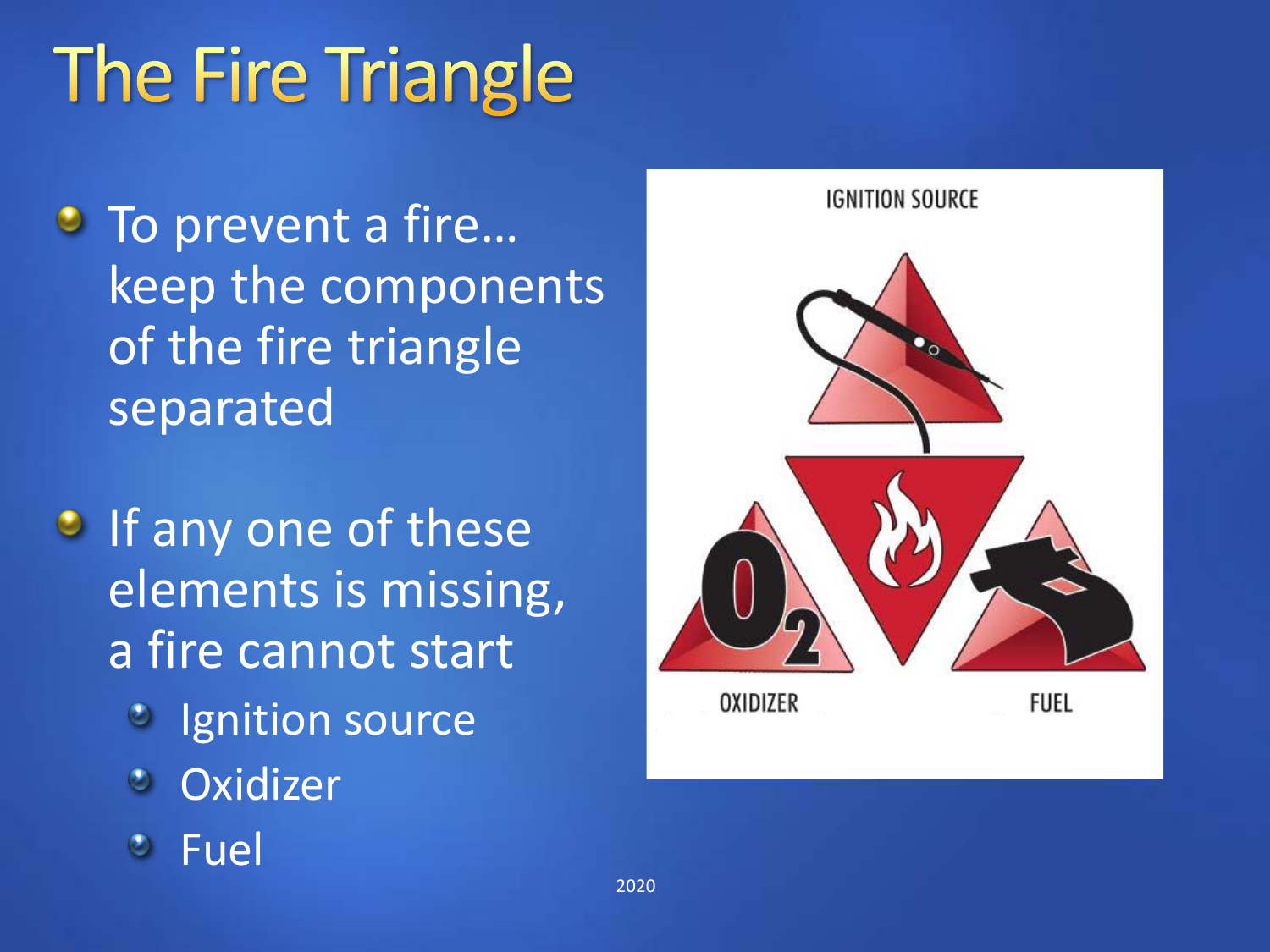### **Controlling Ignition Sources**

#### Electrosurgical Units  $\bullet$

- Place the ESU pen in a holster when not in use  $\bullet$
- $\cdot$  Use a bipolar on head and neck cases if >30% O<sub>2</sub> is being delivered

#### Lasers  $\bullet$

- Place damp towels around the procedural area  $\bullet$
- Place laser on stand-by when not in use  $\bullet$
- Laser is activated by person controlling the beam  $\bullet$
- **Have water available to douse a possible fire**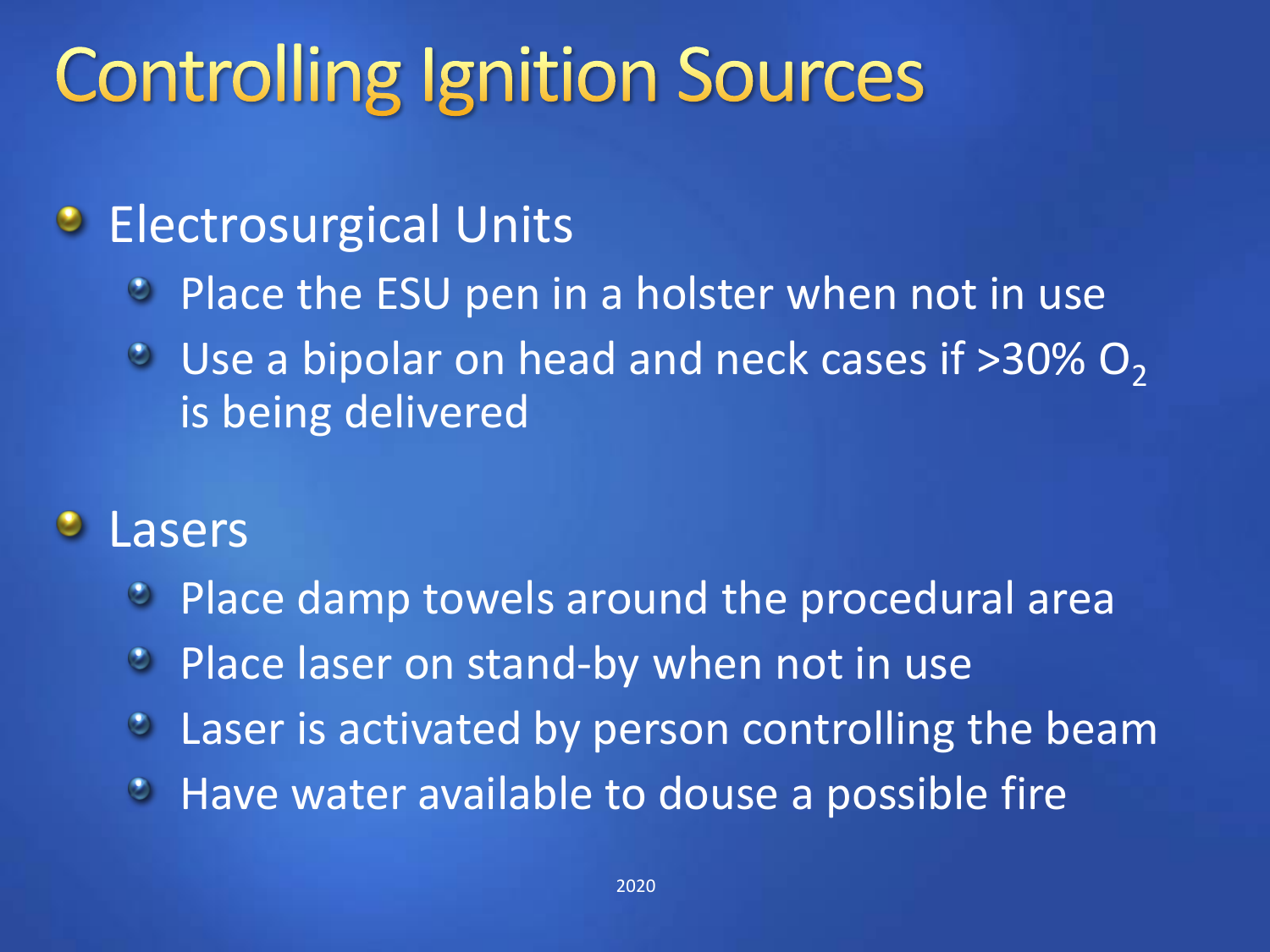### **Controlling Ignition Sources**

#### **C** Light Sources, Drills

- Attach light cord to scope before turning unit on  $\bullet$
- Do not place lighted cords or scopes onto drapes  $\bullet$
- **Be aware that drills can cause sparks**

#### **Electrical Equipment**

- **Take equipment with frayed cords out of service** immediately. Do NOT use.
- Wipe up spills on or around electrical equipment.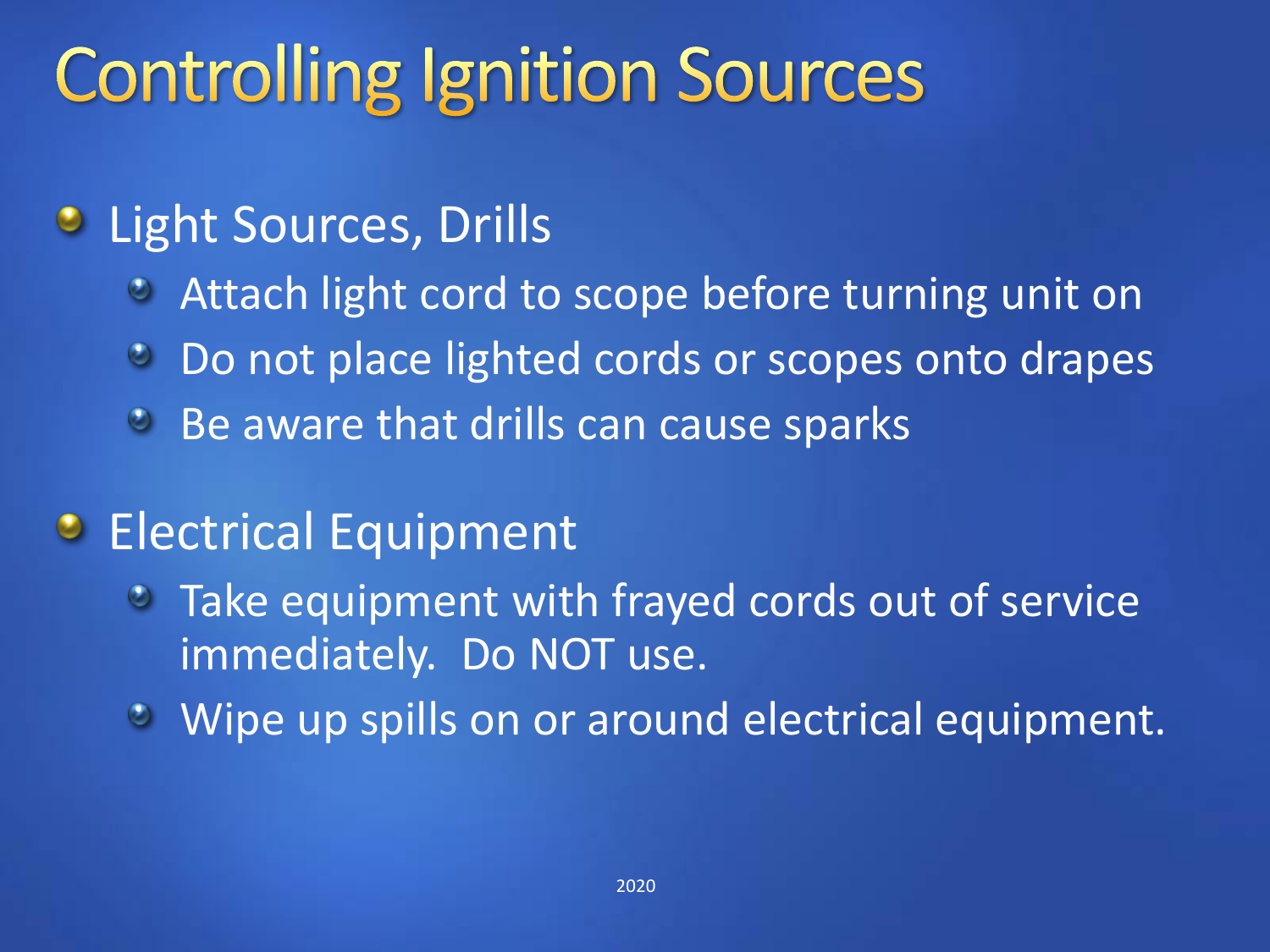## **Controlling Oxidizers**

The use of  $O_2$  in the presence of ignition sources must be carefully evaluated and monitored.

#### **In the procedural room:**

- $\bullet$  Deliver the minimum concentration of  $O<sub>2</sub>$  possible
- Vent the surgical drapes at the patient's head to avoid accumulation of  $O_2$  in the surgical field
- Communicate with the surgeon using an ignition source in the presence of  $\mathsf{O}_2.$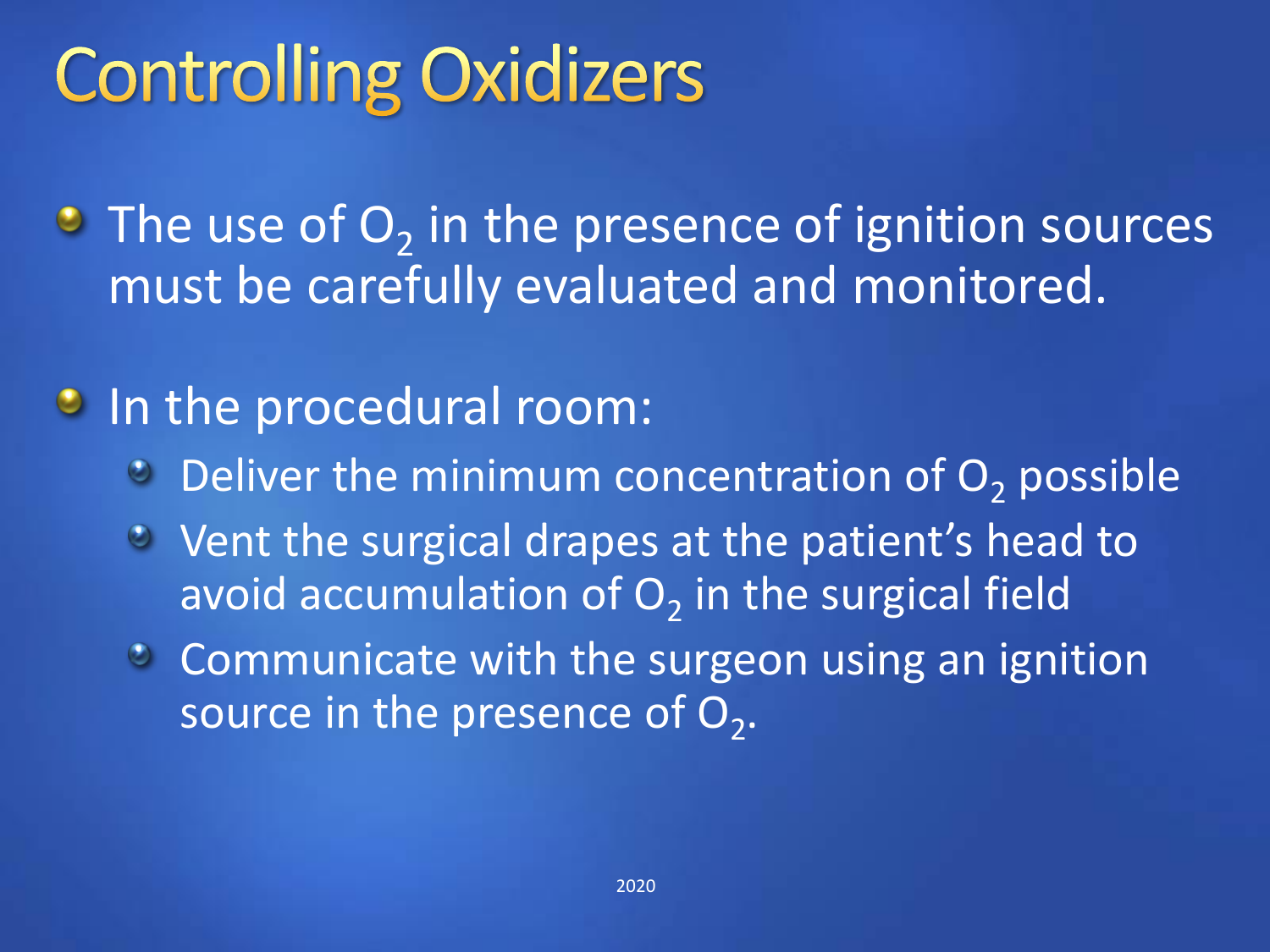### **Controlling Fuel Sources**

- Allow alcohol-based prep solutions to dry before draping the patient.
	- Utilize the timers available in the procedural room to monitor prep dry time (usually 3 minutes, but follow manufacturer's guidelines.)
- **No open flames of any kind permitted.**
- All equipment must be checked by Clinical Engineering prior to use in the clinical setting.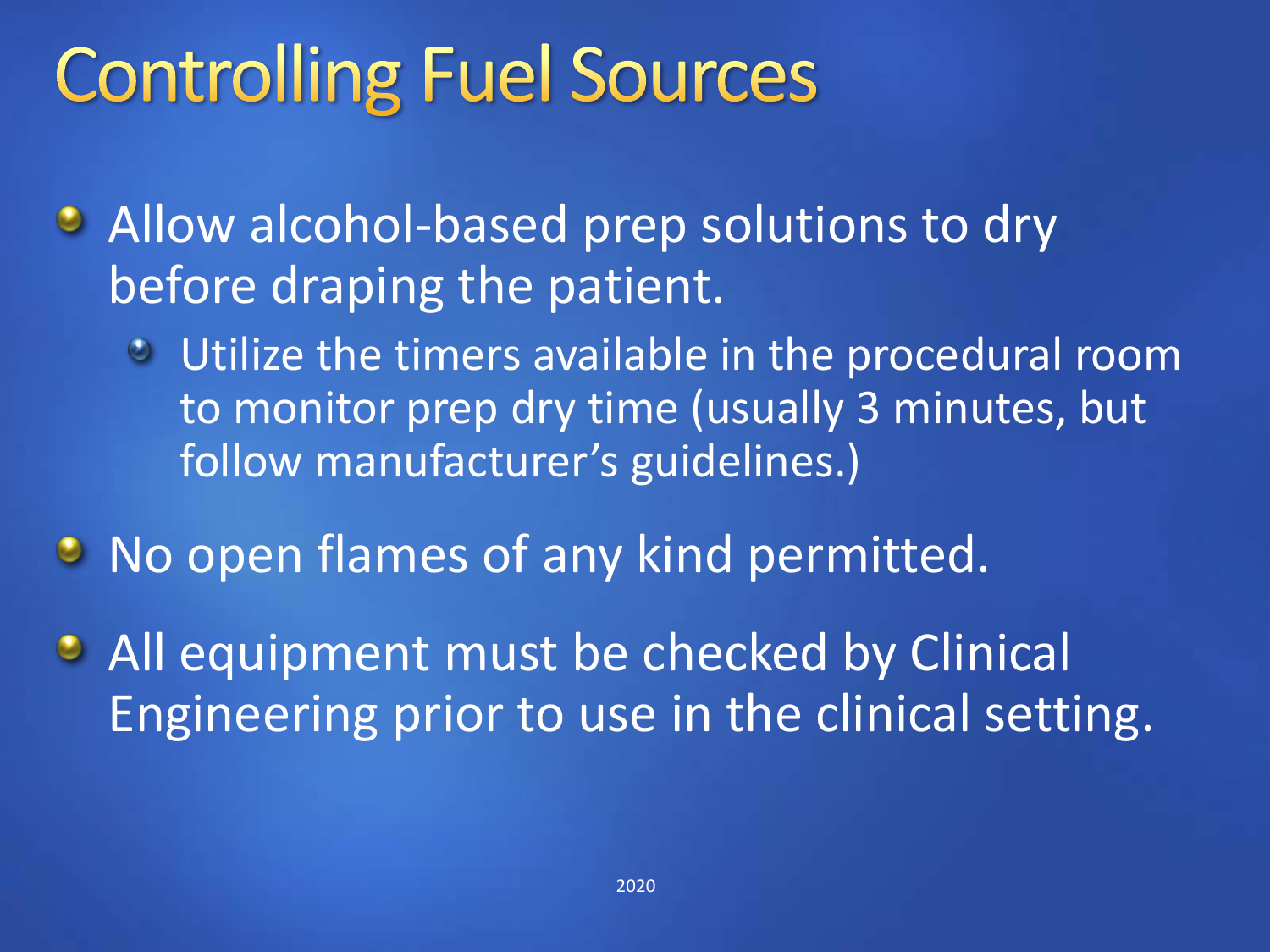# **Responding to a Fire**

#### R.A.C.E.

- $R =$  Rescue/Relocate anyone in immediate danger
- $A =$  Alert others for help/Activate the fire alarm
- $C =$  Contain the fire: close doors & shut off  $O<sub>2</sub>$
- $E =$  Extinguish the fire/Evacuate the area





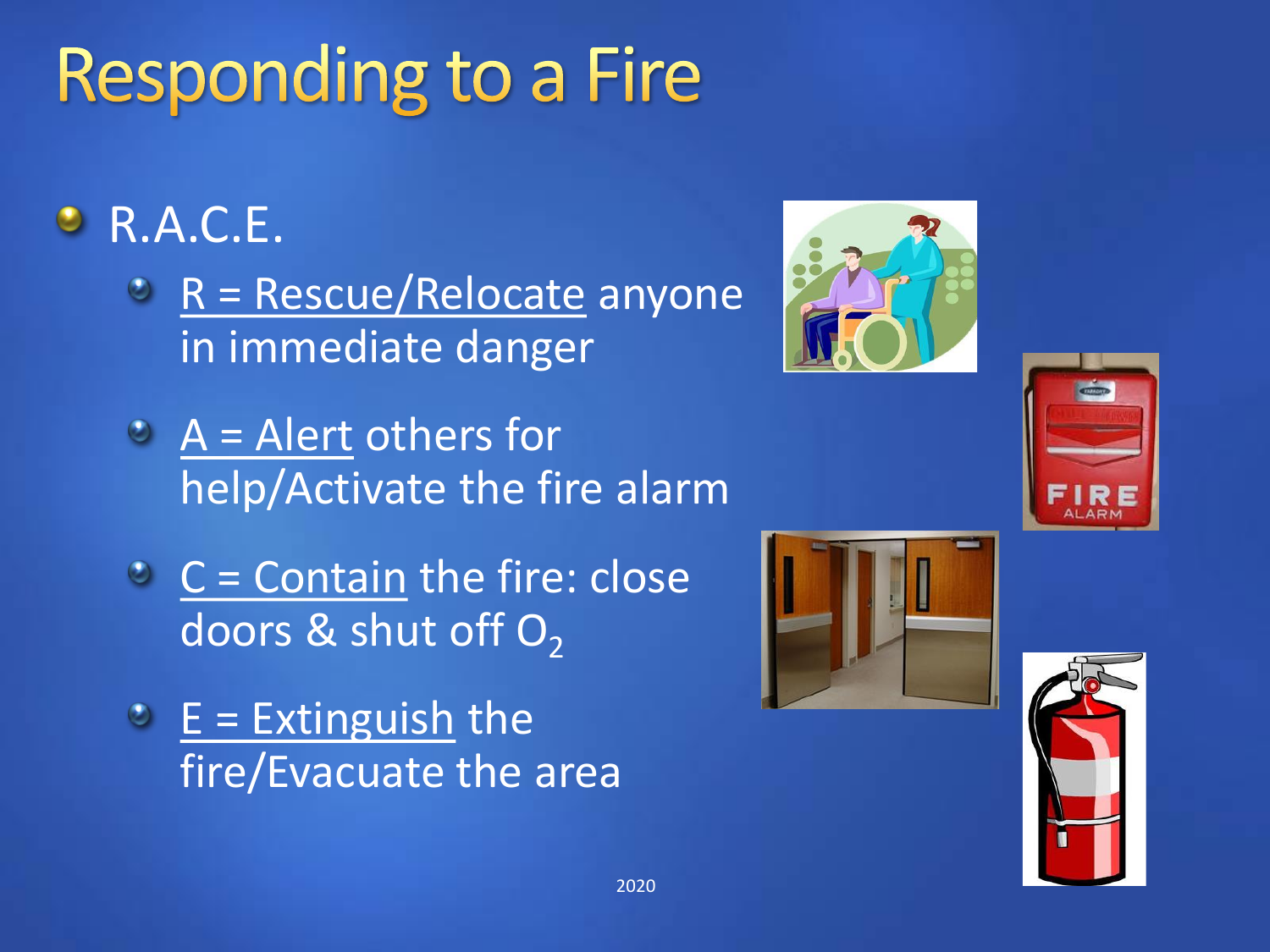### **Fire Plan**

 $\bullet$ Edgewood, Florence, Fort Thomas:

- **Pull the Fire Pull Station handle down**
- Dial 2-2222
- Report a Code Red
- State your name and the location of the fire  $\bullet$

**Surgery Centers @ Edgewood & Crestview Hills: Dial 911** 

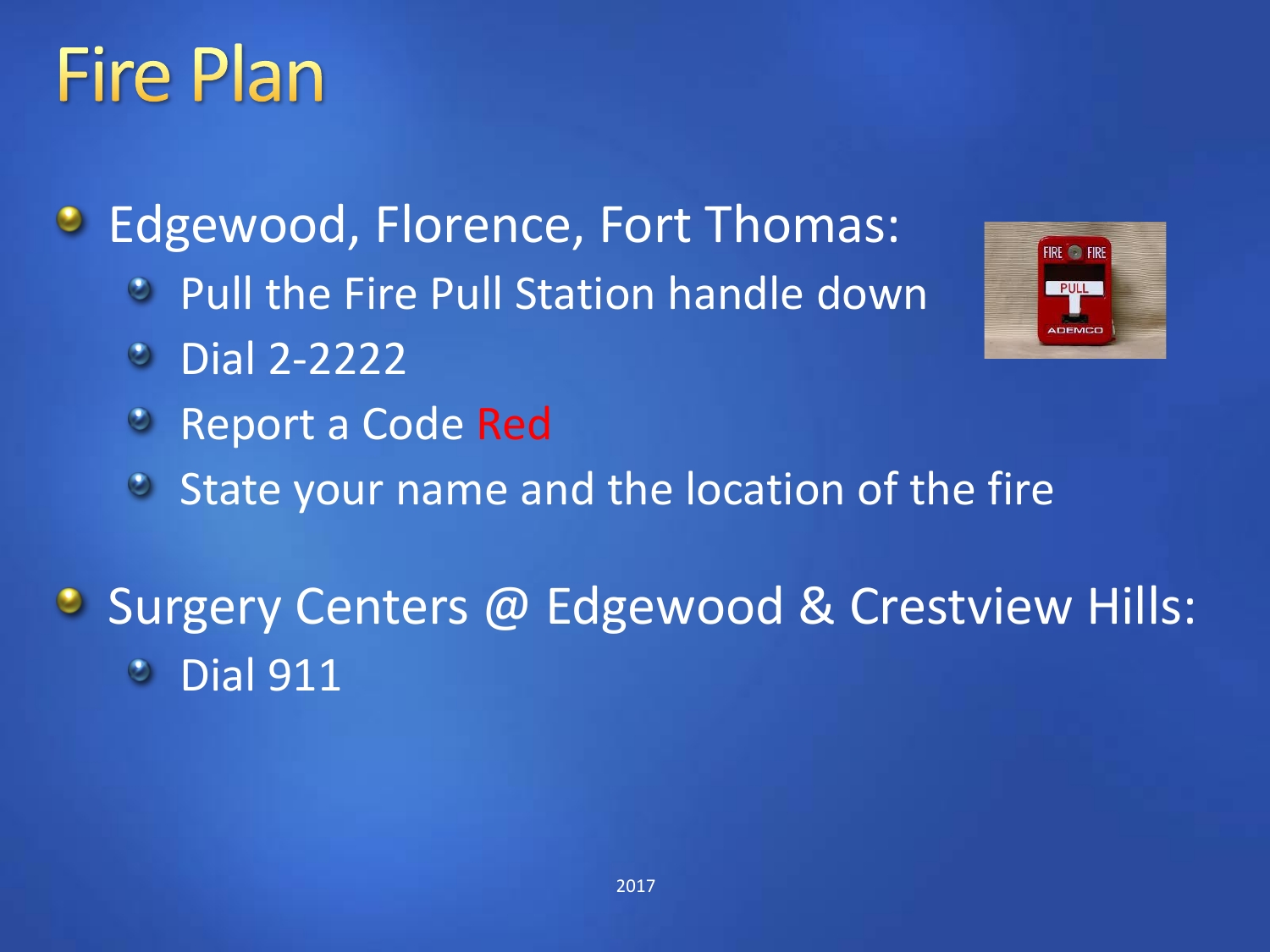### **Fire Evacuation**

**• Hospital policy is to "shelter in place" but...** 

**Evacuation will be ordered if the fire cannot** be controlled or if patients, visitors and employees are in immediate danger

• Lateral – evacuation through fire doors to a safe area on the same floor

Vertical – evacuation to another safe floor or out of the building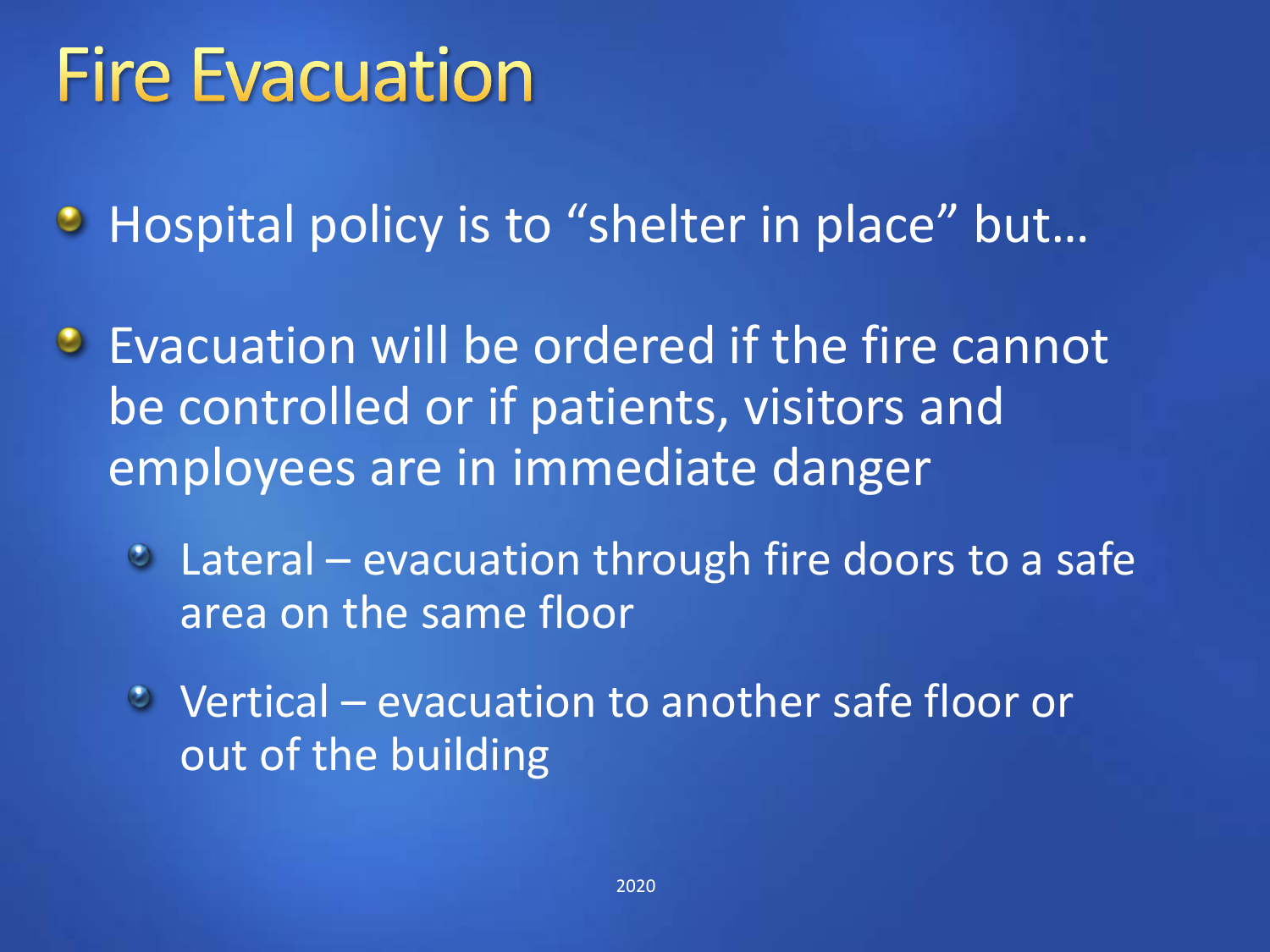### **Fire Plan**

- According to policy...
	- surgical procedures are not to begin until the situation is resolved.
	- **C** Once oxygen lines are turned off because of a fire, only the fire department can allow them to be turned on again.

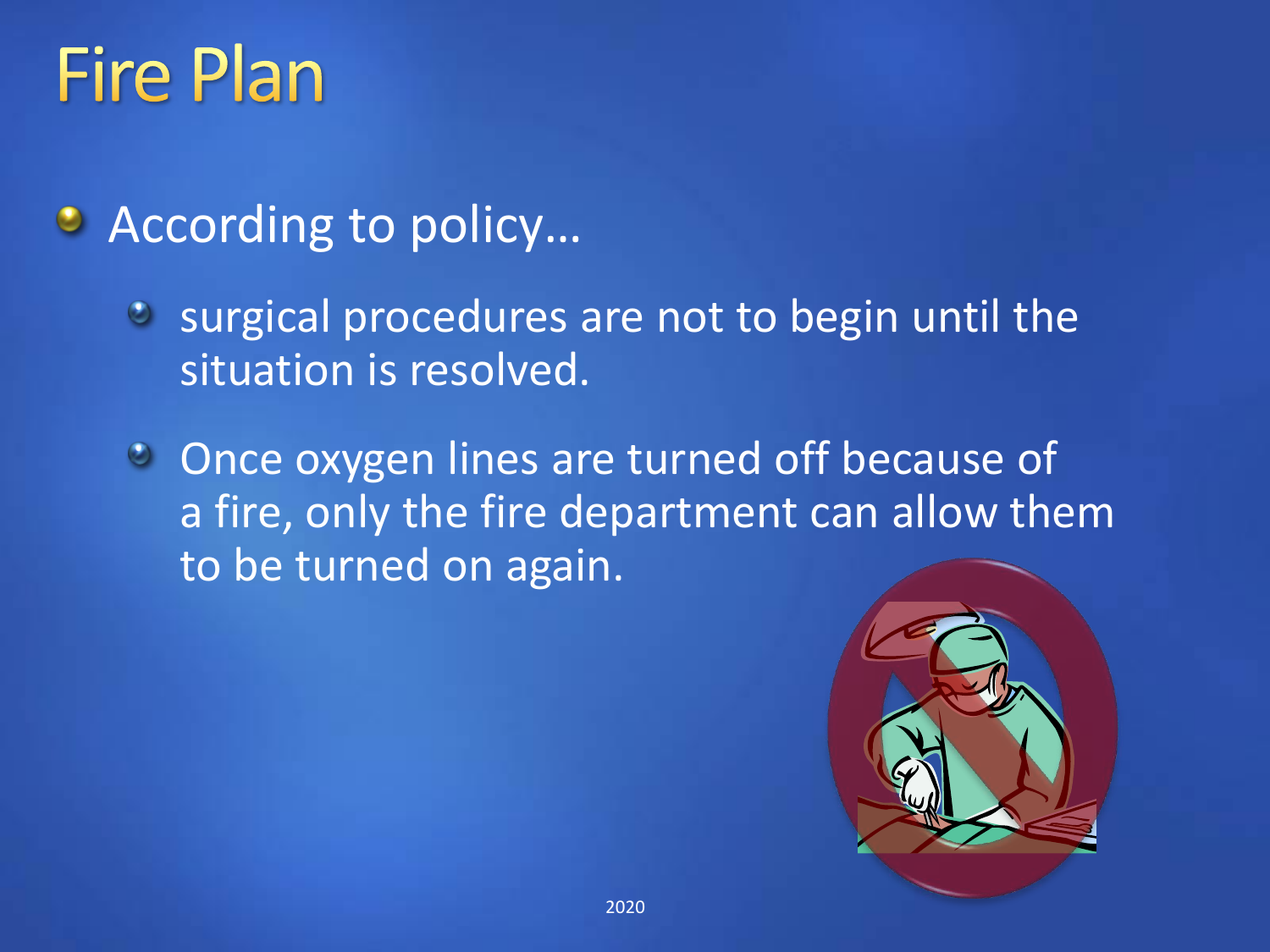#### **Classes of Fires**

• A – wood, paper, trash

 $\bullet$  B – gasoline, oil, paint, flammable liquids

C – electrical

**D** – combustible metals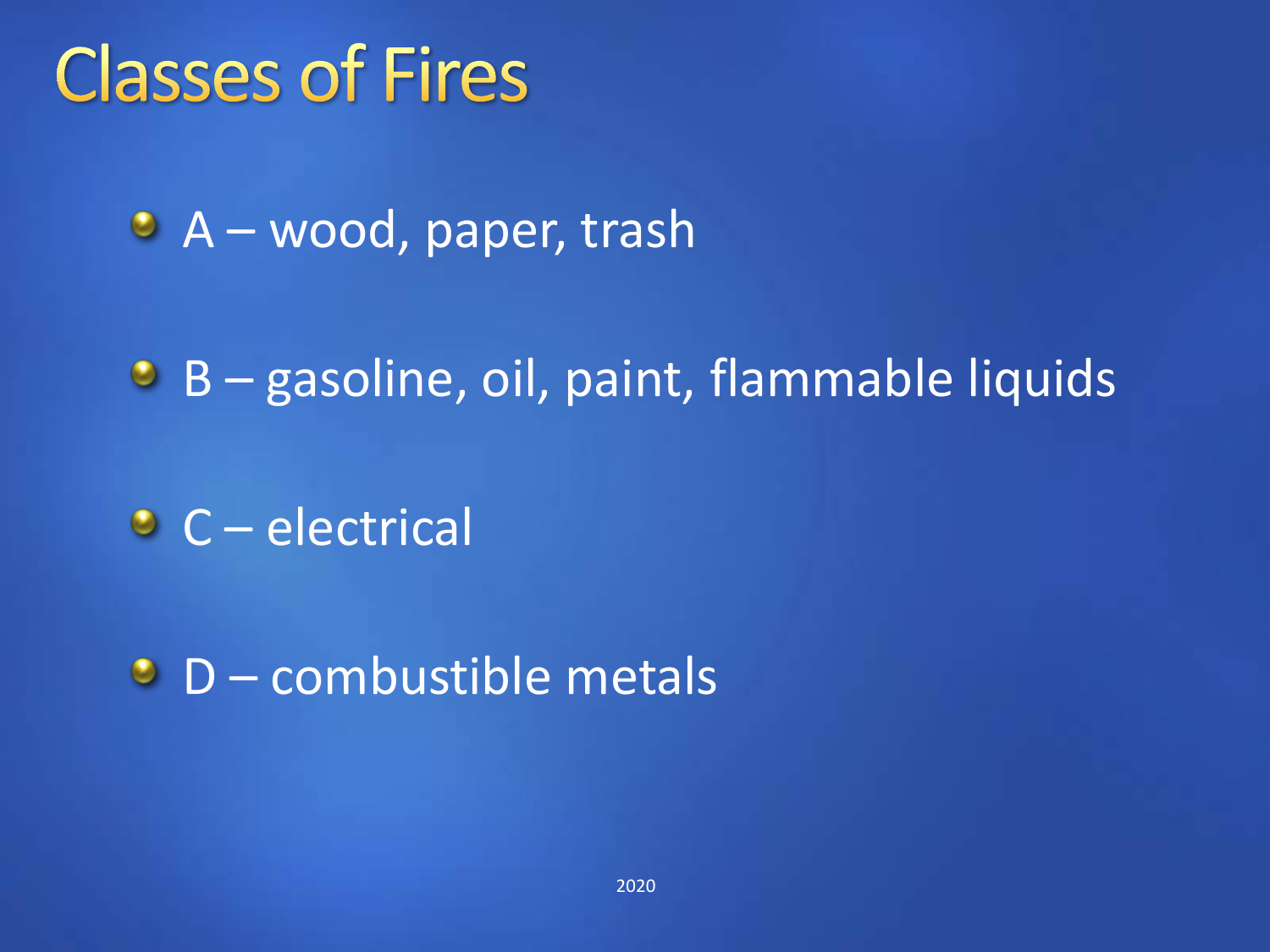### **Fire Extinguishers**

#### Water Mist (AC)

- **In the OR and areas that do special procedures**
- $CO<sub>2</sub>$  (BC)
	- **In the lab, mechanical rooms and flammable liquid** storage areas
- **Dry Chemical (ABC)** 
	- **In most areas throughout the hospital**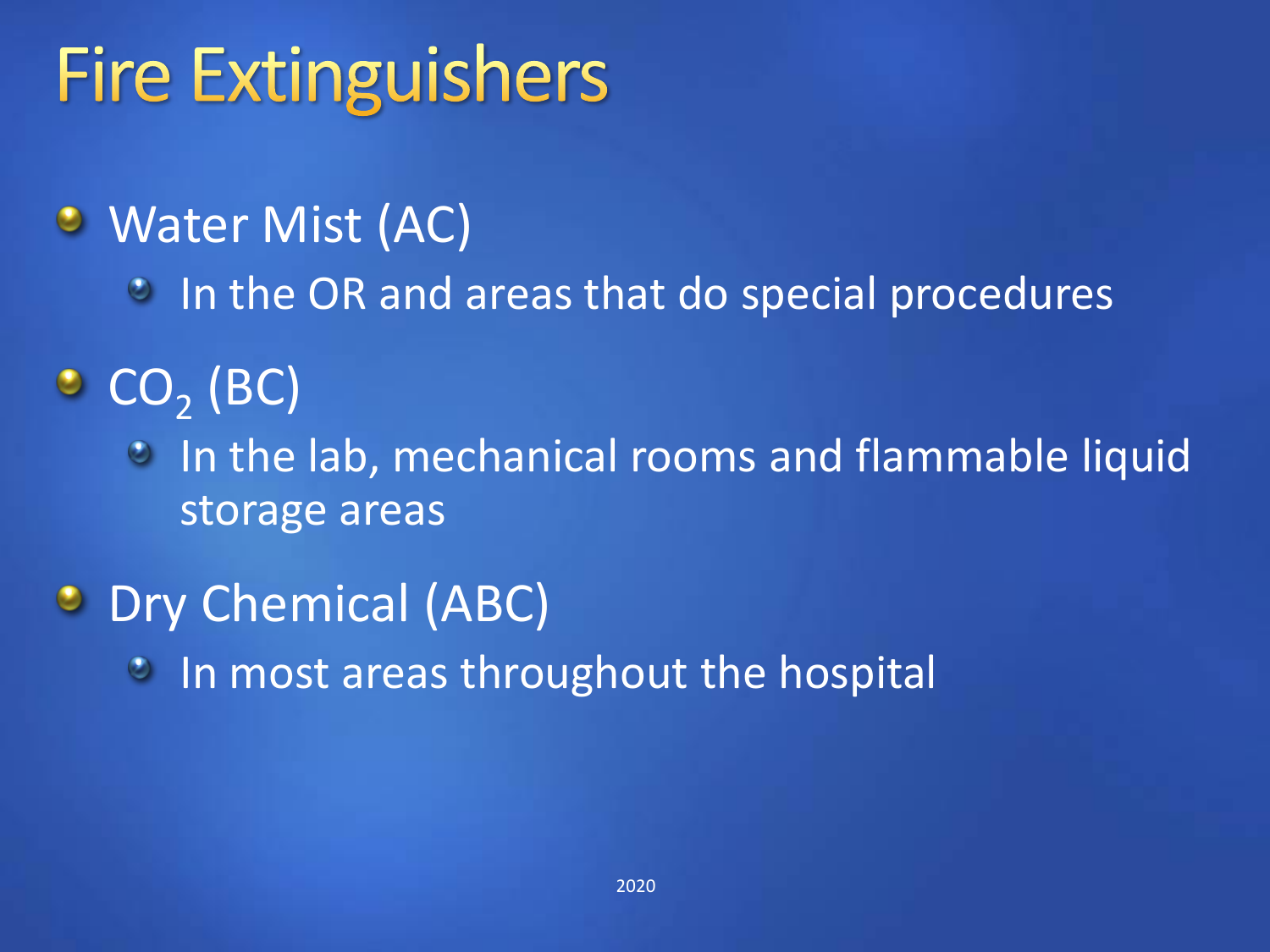### **Fire Extinguishers**

**C** Look around your department!

• Know the location and type of fire extinguisher available.







Dry Chemical (Class ABC fires)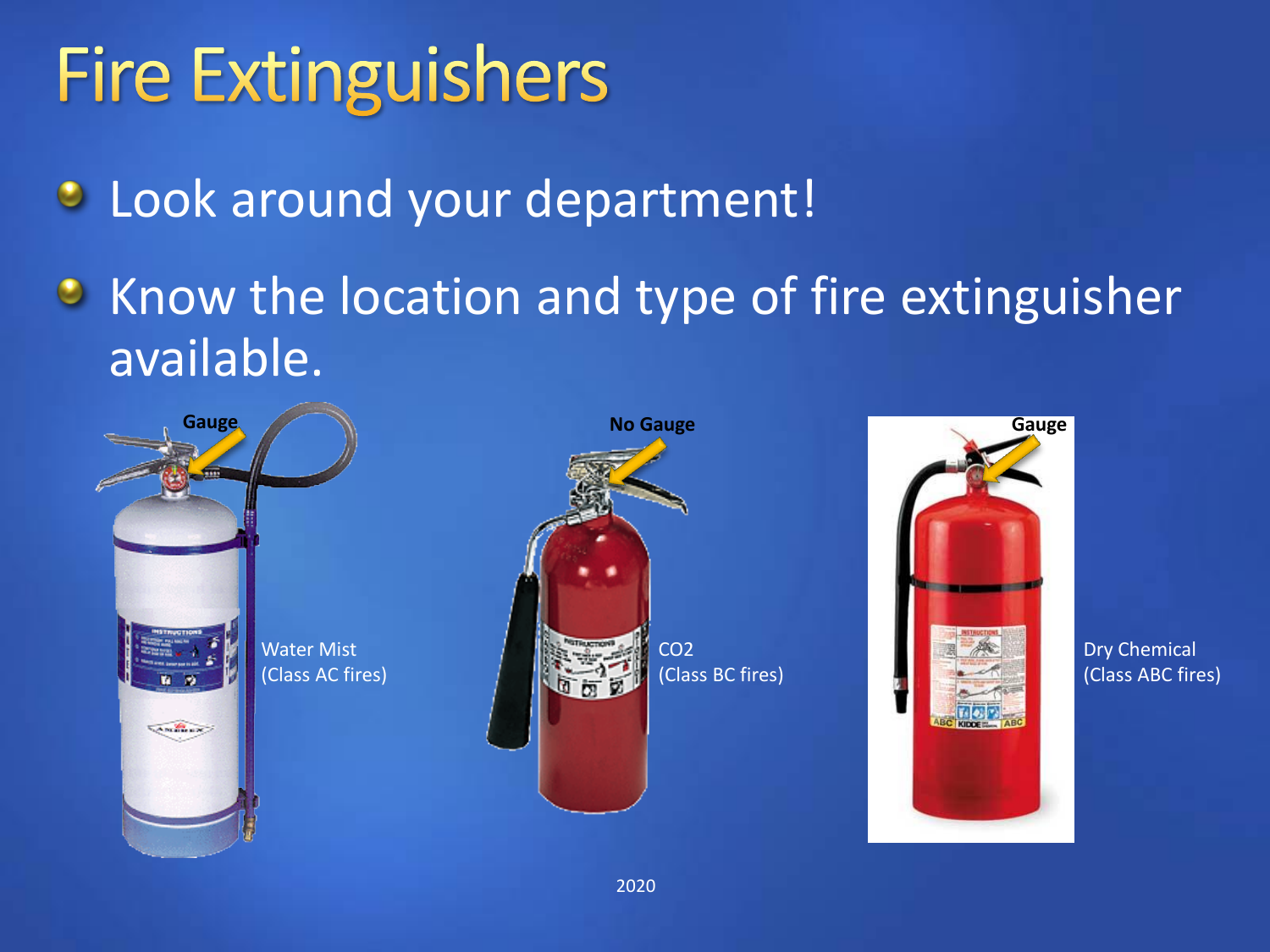### **Fire Extinguisher Use**

#### P.A.S.S.

- $P =$  Pull the pin
- $A = A$ im the nozzle
- $S =$  Squeeze the handle
- $S =$  Sweep the base of the fire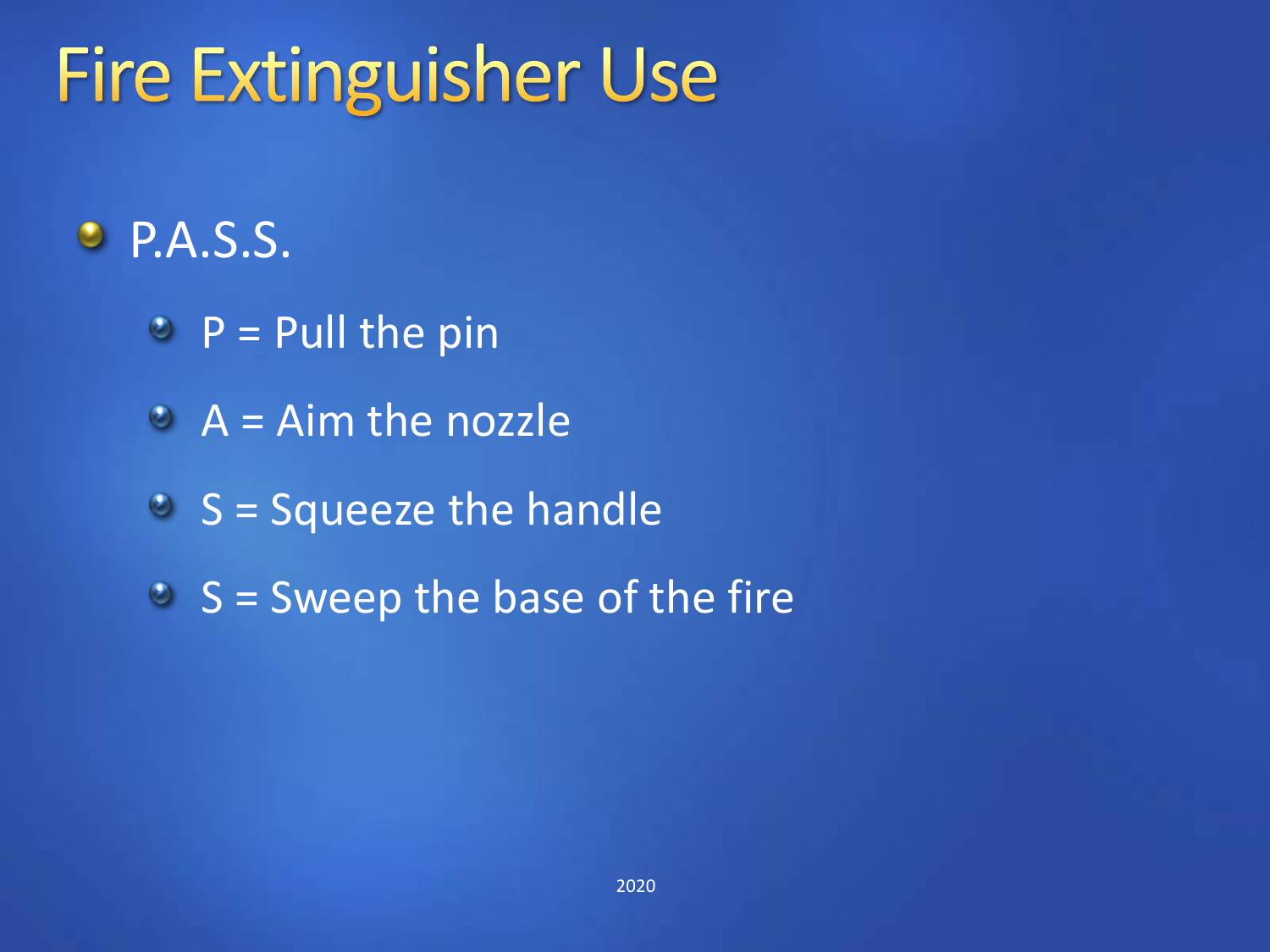## Before you consider fighting a fire...

- **Determine whether a fire is small and not** spreading
- Confirm a safe exit path
- **Use available fire extinguishers if the fire is** small enough to fight and is not spreading
- **Evacuate and allow the fire department to deal** with large or out of control fires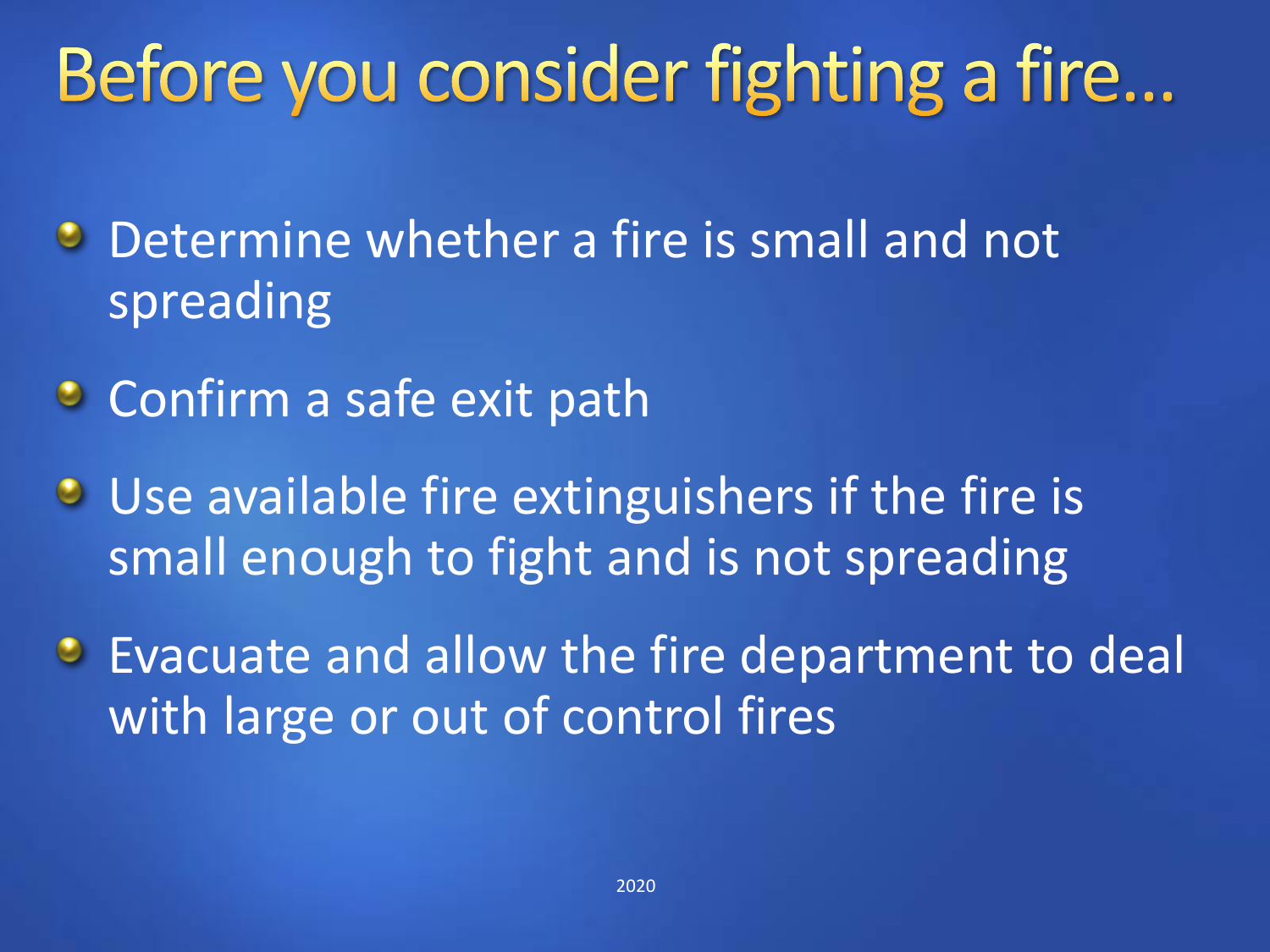### **SEHC Code Red**

#### **C** Edgewood:

- Alarms are activated by department (or zone); alarms sound only in the zone where the fire occurs
- General fire alarms are heard throughout the hospital

#### **B** Florence/Fort Thomas:

No "zones"; all areas respond to a general alarm

#### **Surgery Centers**

General alarm sounds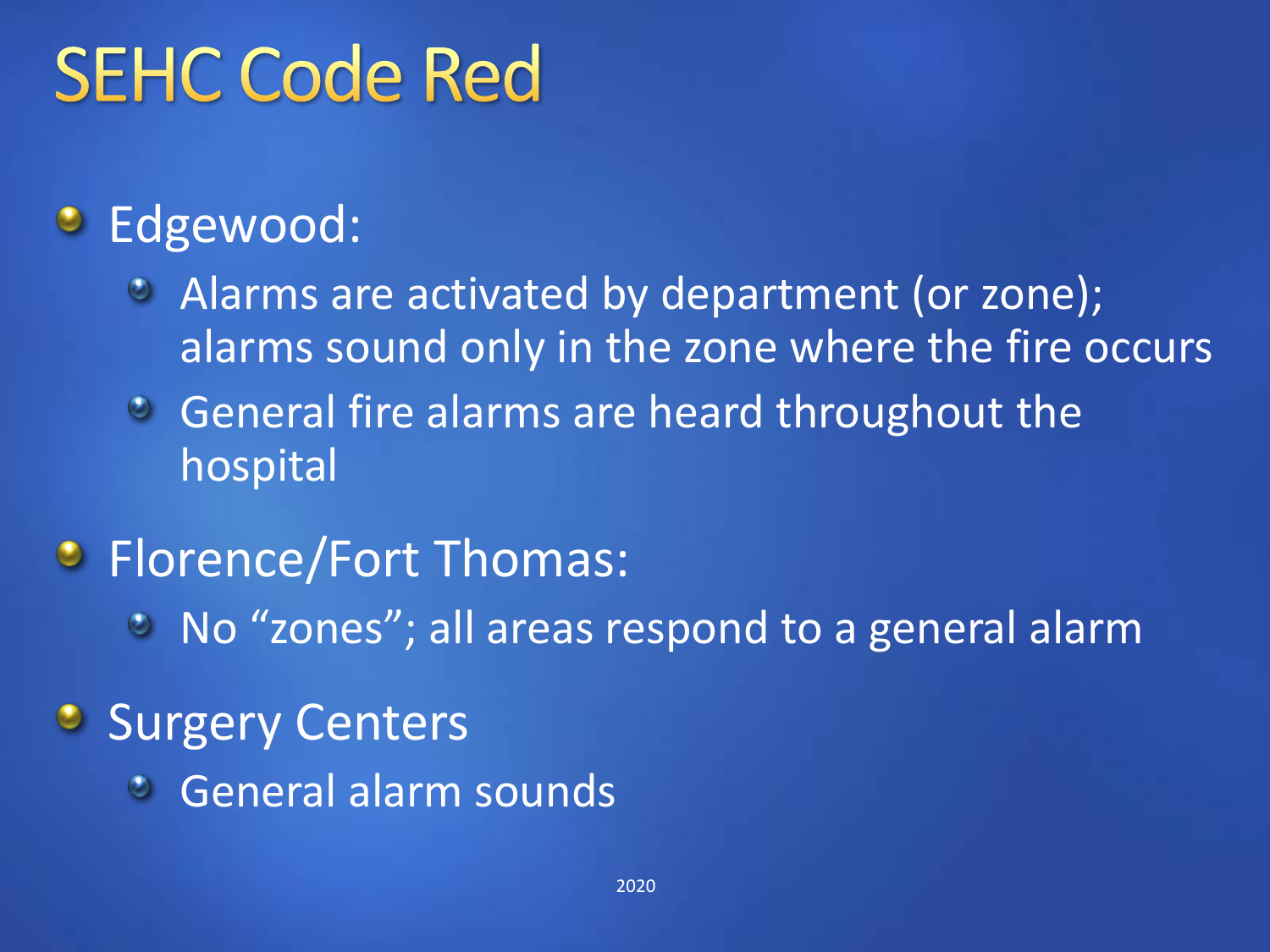### **General Reminders**

- **Do not prop doors open**
- Hallways must have 8 feet of egress at all times; clear the clutter
- **C** Storage must be at least 18 inches below the bottom of the sprinkler head / ceiling
- **Do not block fire alarm pull boxes or fire** extinguishers with equipment or stretchers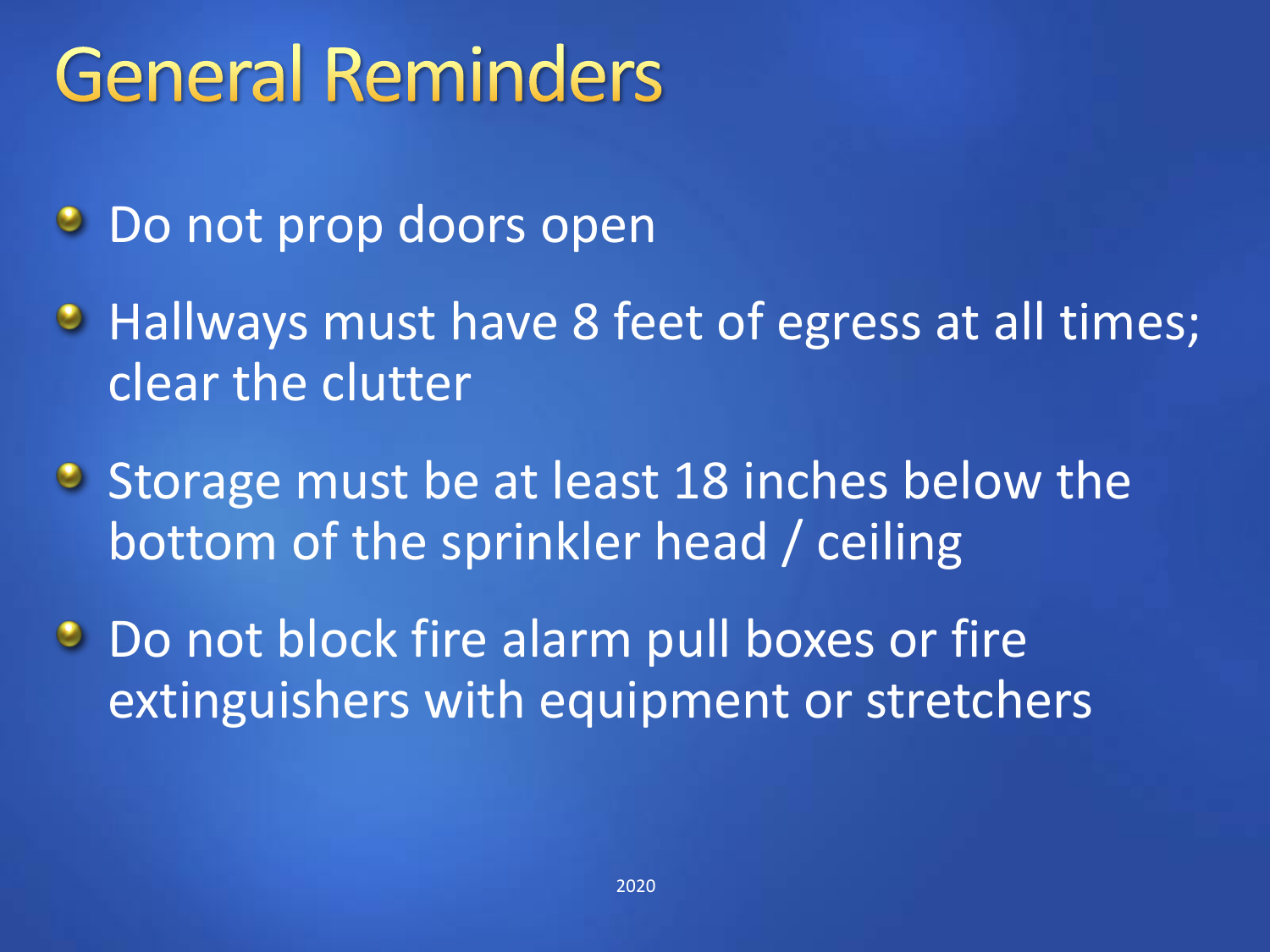

#### CAN PREVENT HOSPITAL FIRES